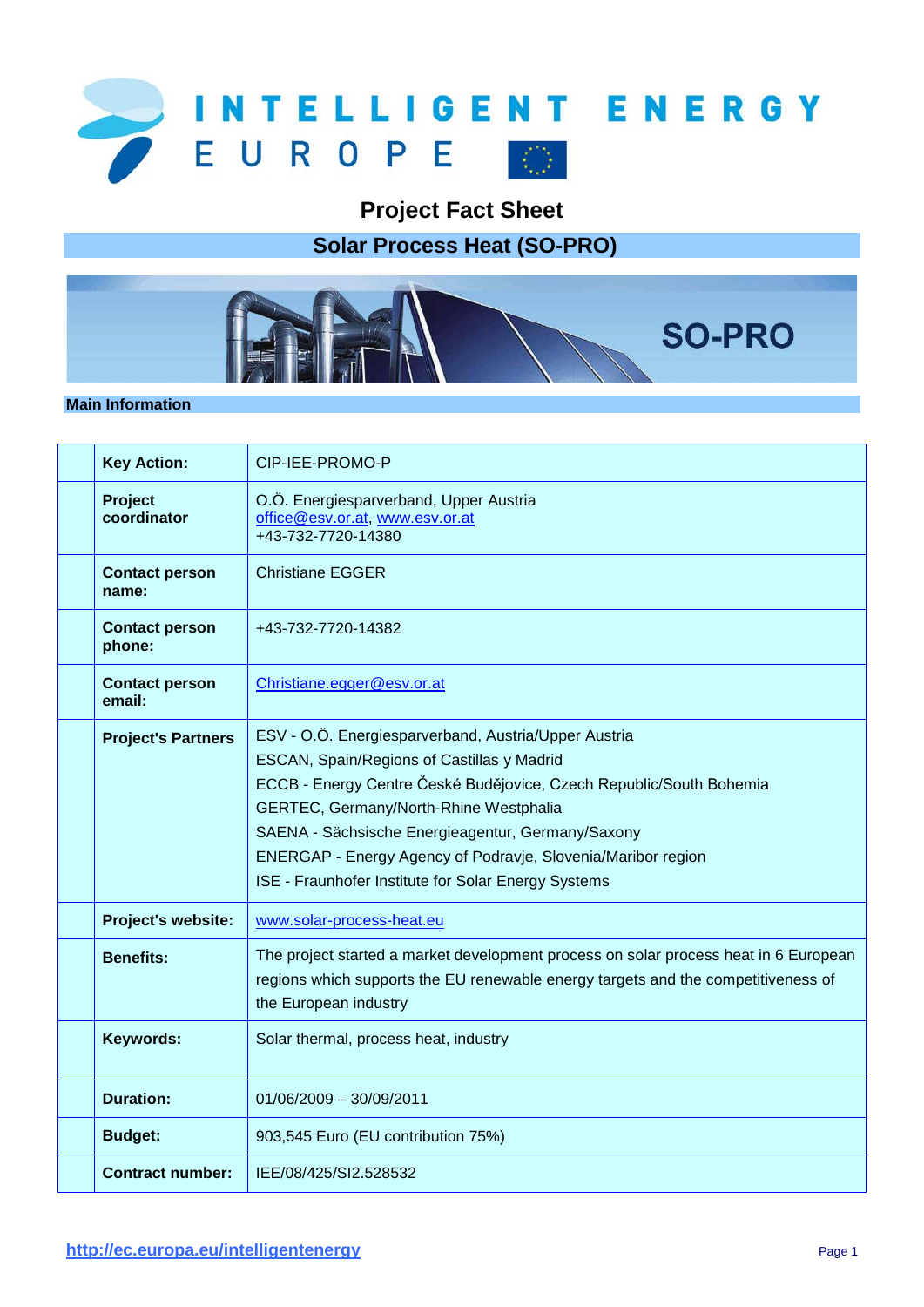In principle, there is an enormous potential for using solar thermal systems in industry: about 30% of the total industrial heat demand is at temperature levels below 100°C which can be provided with commercially available solar thermal collectors. However, the market in Europe and globally is very much in its infancy - a few hundred installations exist.

The main objective of the SO-PRO project was to trigger the starting up of markets for low temperature solar process heat in 6 European regions: Upper Austria, Regions of Castillas y Madrid/Spain, South Bohemia/Czech Republic, North-Rhine Westphalia and Saxony/Germany, Podravje region/Slovenia.

The following approach was used:

- bringing together know-how from industrial processes, solar thermal and regional market development
- trans-sectoral approach (not limited to specific industrial sectors/branches)
- carrying out targeted awareness raising and information activities
- identifying and supporting pilot projects

## **Project's results** (max. 500 characters per bulletpoint)

|                 | a learning and market development process was started in the 6 project regions                                                                                                                                                                                                                                               |
|-----------------|------------------------------------------------------------------------------------------------------------------------------------------------------------------------------------------------------------------------------------------------------------------------------------------------------------------------------|
| <b>Result 1</b> | stakeholders in the project regions met for the first time to discuss solar process heat                                                                                                                                                                                                                                     |
|                 | there are commitments to continue the training courses in all project regions                                                                                                                                                                                                                                                |
|                 | the tools developed within the project were found to be very useful by the stakeholders                                                                                                                                                                                                                                      |
|                 | project partners will continue the cooperation, the first step is establishing an informal network<br>"Solar Process Heat Network Europe"                                                                                                                                                                                    |
|                 | Quantitative results include:                                                                                                                                                                                                                                                                                                |
| <b>Result 2</b> | 173 persons trained                                                                                                                                                                                                                                                                                                          |
|                 | 1,684 participants in project events                                                                                                                                                                                                                                                                                         |
|                 | 9 pilot project triggered                                                                                                                                                                                                                                                                                                    |
|                 | 18 companies in the project regions now present solar process heat on their website as a<br>business field                                                                                                                                                                                                                   |
|                 | 168 press articles                                                                                                                                                                                                                                                                                                           |
|                 | targeted mailings to more than 7,500 stakeholders                                                                                                                                                                                                                                                                            |
|                 | 21 professionally designed publications in 5 languages                                                                                                                                                                                                                                                                       |
|                 | Tools to support market development of solar process heat:                                                                                                                                                                                                                                                                   |
| <b>Result 3</b> | self-assessment checklists to make a first preliminary analysis whether solar process heat could<br>be an option for a company with "K.O." and "OK" criteria                                                                                                                                                                 |
|                 | planning guidelines "Solar Process Heat Generation: Guide to Solar Thermal System Design for<br>Selected Industrial Processes" (processes included: heating of hot water for washing or cleaning,<br>heating of make-up water for steam networks, heating of industrial baths or vessels, convective<br>drying with hot air) |
|                 | tools available in English, German, Spanish, Czech, Slovene                                                                                                                                                                                                                                                                  |